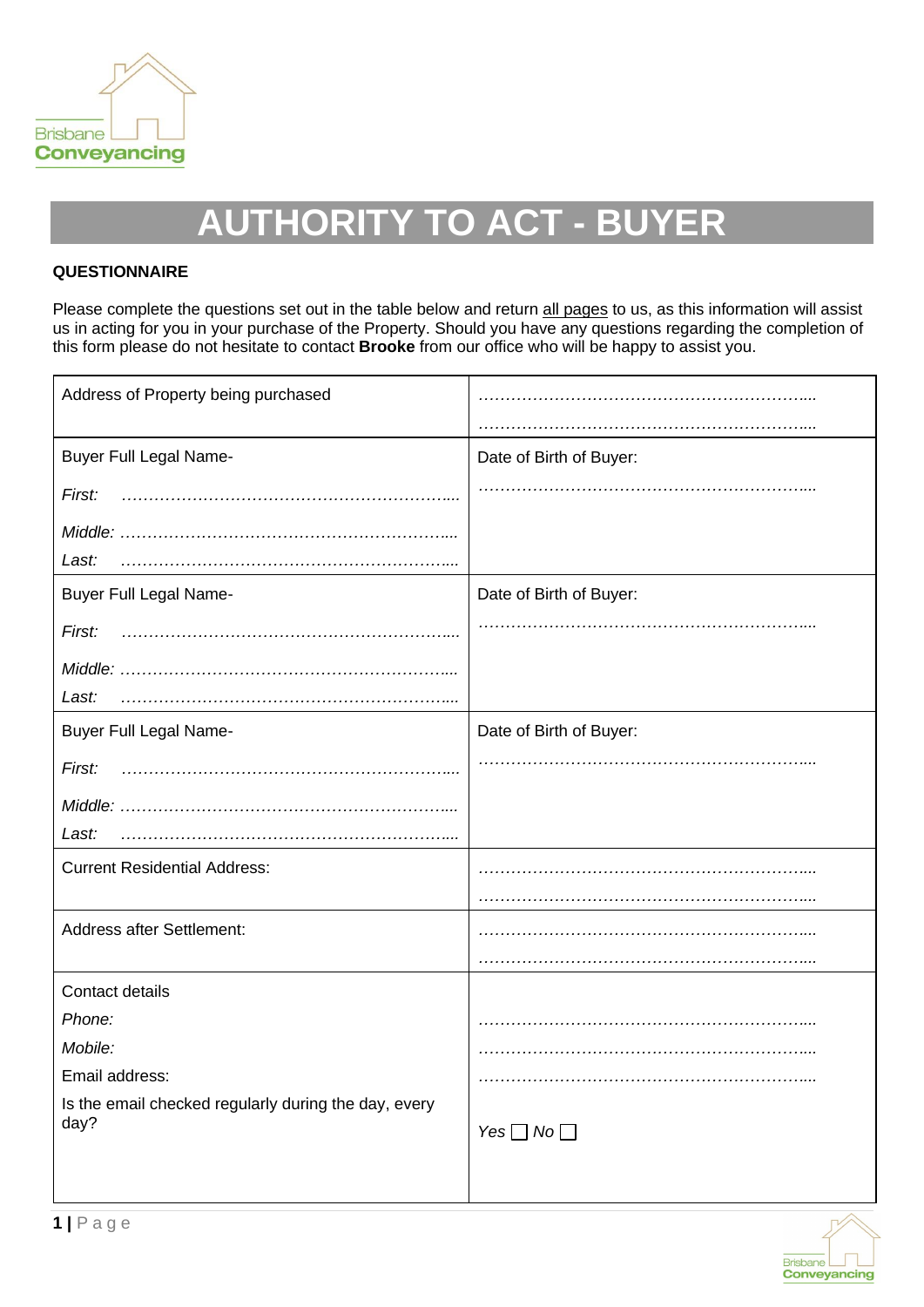| Will you be <i>uncontactable</i> during any known period<br>prior to settlement of this Contract (for example going<br>on holidays or any extended periods overseas)                                                                                                                                                                                                                 | Yes $\Box$ No $\Box$ If yes, provide dates                                       |
|--------------------------------------------------------------------------------------------------------------------------------------------------------------------------------------------------------------------------------------------------------------------------------------------------------------------------------------------------------------------------------------|----------------------------------------------------------------------------------|
| Please note that it is important that we are able to<br>contact you at all times throughout the<br>conveyance. Your rights may be negatively<br>impacted if we are unable to do this.                                                                                                                                                                                                |                                                                                  |
| Is any individual buyer not an Australian Citizen?<br>IF you are selecting YES;                                                                                                                                                                                                                                                                                                      | Yes $\Box$ No $\Box$                                                             |
| Is any individual buyer a permanent resident of<br>Australia?                                                                                                                                                                                                                                                                                                                        | Yes $\Box$ No $\Box$                                                             |
| If the buyer is a company, is the company owned or<br>controlled by foreign persons?                                                                                                                                                                                                                                                                                                 | Yes $\Box$ No $\Box$                                                             |
| If the answer to either of the above questions is $Yes -$<br>has approval from the Foreign Investment Review<br>Board been obtained for the purchase of the property?                                                                                                                                                                                                                | Yes $\Box$ No $\Box$                                                             |
| If there are multiple buyers purchasing the property, is<br>the property to be held as:                                                                                                                                                                                                                                                                                              | Joint Tenants<br><b>OR</b>                                                       |
| (a)<br>joint tenants; or                                                                                                                                                                                                                                                                                                                                                             | <b>Tenants in Common</b><br>$\Box$ in the following shares:                      |
| (b)<br>as tenants in common in specified shares?                                                                                                                                                                                                                                                                                                                                     |                                                                                  |
| Joint Tenants - each owner possesses the whole of the<br>property jointly with the other owner/s. Upon the death<br>of one owner, the remaining owner/s receives the<br>deceased's interest in the property automatically. In<br>other words, joint tenants cannot leave their interest in<br>the property to other people, as it automatically goes to<br>the surviving owner/s; OR |                                                                                  |
| Tenants in Common - each owner is able to transfer its<br>share in the property separately to a third party.<br>Furthermore, upon the death of one of the owners, the<br>deceased's interest can be transferred to a third party<br>nominated by the deceased in its Will, such as, children,<br>brothers, sisters, etc.).                                                           |                                                                                  |
|                                                                                                                                                                                                                                                                                                                                                                                      | Please place a tick in the appropriate box                                       |
| We will be living in the property as our principal place of<br>residence                                                                                                                                                                                                                                                                                                             | $\Box$                                                                           |
| We will be renting the Property to tenants after<br>settlement (i.e. the Property will not be our principle<br>place of residence)                                                                                                                                                                                                                                                   | Further detail if needed:                                                        |
| Have any of the Buyers previously owned a Property?<br>(including vacant land)                                                                                                                                                                                                                                                                                                       | Yes $\Box$ No $\Box$<br>If yes which Buyers have previously owned a<br>Property? |
|                                                                                                                                                                                                                                                                                                                                                                                      |                                                                                  |
|                                                                                                                                                                                                                                                                                                                                                                                      |                                                                                  |

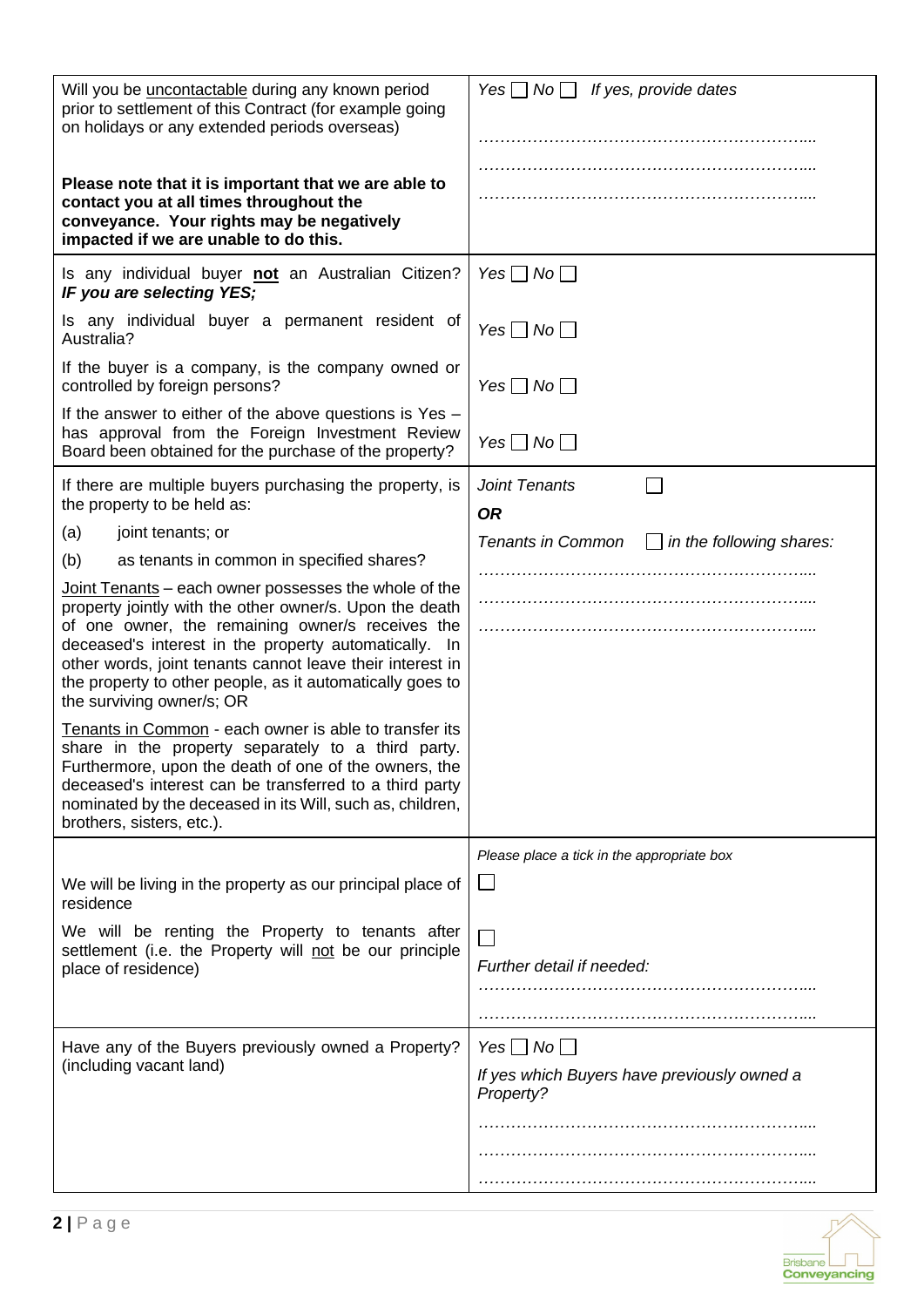| Are any of the buyers related to any of the sellers? (i.e.<br>a spouse, parents, grandparents, brother, sister,<br>nephew, niece, child, stepchild, grandchild of the person<br>or spouse)? | Yes $\Box$ No $\Box$                                                                                                                                                                      |
|---------------------------------------------------------------------------------------------------------------------------------------------------------------------------------------------|-------------------------------------------------------------------------------------------------------------------------------------------------------------------------------------------|
| Are you receiving the property as a gift or are you paying<br>less than the market value of the property?                                                                                   | Yes $\Box$ No $\Box$<br>If yes to any of the above questions, provide details                                                                                                             |
|                                                                                                                                                                                             |                                                                                                                                                                                           |
|                                                                                                                                                                                             |                                                                                                                                                                                           |
| Have you paid the entire deposit to the stakeholder?                                                                                                                                        | Yes $\Box$ No $\Box$                                                                                                                                                                      |
| Please advise here if you have paid only the initial deposit and<br>have yet to pay the balance deposit, etc.                                                                               | Provide details                                                                                                                                                                           |
|                                                                                                                                                                                             |                                                                                                                                                                                           |
|                                                                                                                                                                                             |                                                                                                                                                                                           |
| Are you obtaining finance for this purchase?                                                                                                                                                | Yes $\Box$ No $\Box$                                                                                                                                                                      |
| If yes, please provide the following details                                                                                                                                                |                                                                                                                                                                                           |
| <b>Bank or Broker</b>                                                                                                                                                                       |                                                                                                                                                                                           |
| <b>Contact Person's name</b>                                                                                                                                                                |                                                                                                                                                                                           |
| <b>Phone Number</b>                                                                                                                                                                         |                                                                                                                                                                                           |
| <b>Email Address</b>                                                                                                                                                                        |                                                                                                                                                                                           |
|                                                                                                                                                                                             |                                                                                                                                                                                           |
| Have you completed an authority from your financier to                                                                                                                                      | Yes $\Box$ No $\Box$                                                                                                                                                                      |
| authorise Brisbane Conveyancing to liaise with your<br>financier to arrange settlement?                                                                                                     | If no, please contact your financier to make                                                                                                                                              |
| Note: Each bank or financier has their own process for how this<br>authority needs to be provided. Please contact your bank &<br>complete their requirements for conveyancer authorisation. | arrangements without delay. Delays to settlement<br>or default under the contract may occur if the financier<br>is not authorised to liaise with the law practice to<br>make arrangements |
| Is the amount you are borrowing from the financier<br>sufficient to cover all of the funds required for<br>settlement?                                                                      | Yes $\Box$ No $\Box$                                                                                                                                                                      |
| If not the following options may be available to you to<br>make up the shortfall (please select your preference):-                                                                          |                                                                                                                                                                                           |
| You provide the financier with authority to draw on<br>another of your existing accounts:                                                                                                   | Yes $\Box$ No $\Box$                                                                                                                                                                      |
| you providing a bank cheque to our office on the<br>morning of settlement:                                                                                                                  | Yes $\Box$ No $\Box$                                                                                                                                                                      |
| you transfer cleared funds into our trust account<br>prior to settlement (we can then arrange for the<br>necessary bank cheque to be drawn and provided<br>at settlement):                  | Yes $\Box$ No $\Box$                                                                                                                                                                      |
|                                                                                                                                                                                             |                                                                                                                                                                                           |

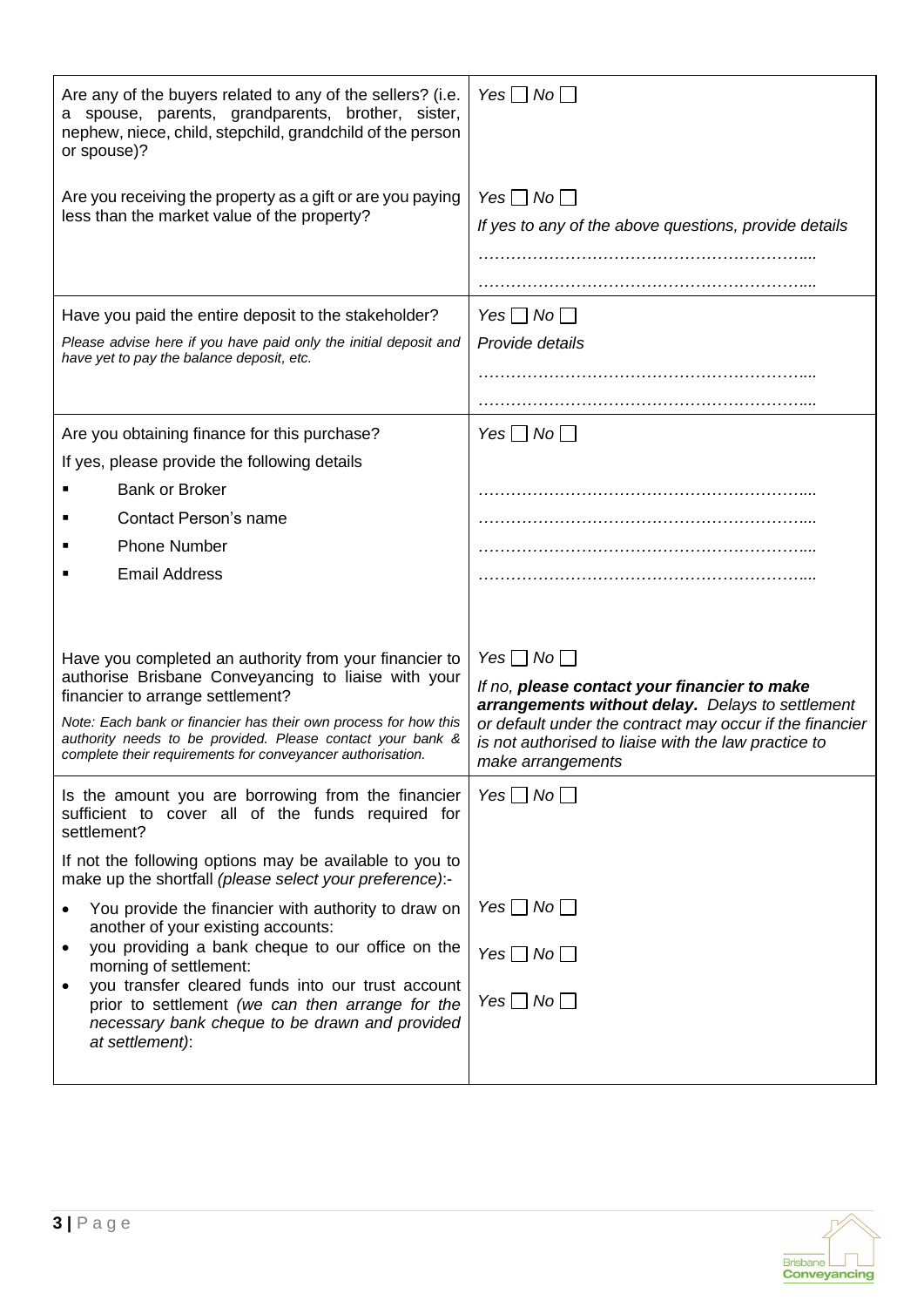|                                                        | If any buyer is <b>purchasing as trustee</b> for a trust:                                                                                                             |                                                                                                                                                                 |
|--------------------------------------------------------|-----------------------------------------------------------------------------------------------------------------------------------------------------------------------|-----------------------------------------------------------------------------------------------------------------------------------------------------------------|
| Have you provided to us or your financier all relevant |                                                                                                                                                                       | Yes $ $ $ $ No $ $                                                                                                                                              |
|                                                        | trust deeds and any deeds or documents varying the<br>trust terms - either:                                                                                           | If no, please immediately make arrangements to<br>provide to us or your financier.                                                                              |
| (a)                                                    | original copies;                                                                                                                                                      | Please note that this evidence is critical to                                                                                                                   |
| (b)                                                    | copies certified as a true and correct copy on<br>every page of the copy by a lawyer, Justice of<br>the Peace or Commissioner of Declarations; or                     | registering the transfer of the property into your<br>name as trustee for the trust. You should also give<br>us a copy of any trust documents you have given to |
| (c)                                                    | the relevant Queensland Titles Office registered<br>dealing numbers?                                                                                                  | your financier.                                                                                                                                                 |
| PEXA?                                                  | Are you agreeable to settling this matter online via                                                                                                                  | Yes     No                                                                                                                                                      |
|                                                        | If yes, please note that <b>PEXA</b> charges a fee of                                                                                                                 |                                                                                                                                                                 |
|                                                        | \$117.92 + GST. If you agree to settle via PEXA, you<br>agree to the terms of PEXA's privacy policy, which can<br>be found at https://www.pexa.com.au/privacy-policy. |                                                                                                                                                                 |

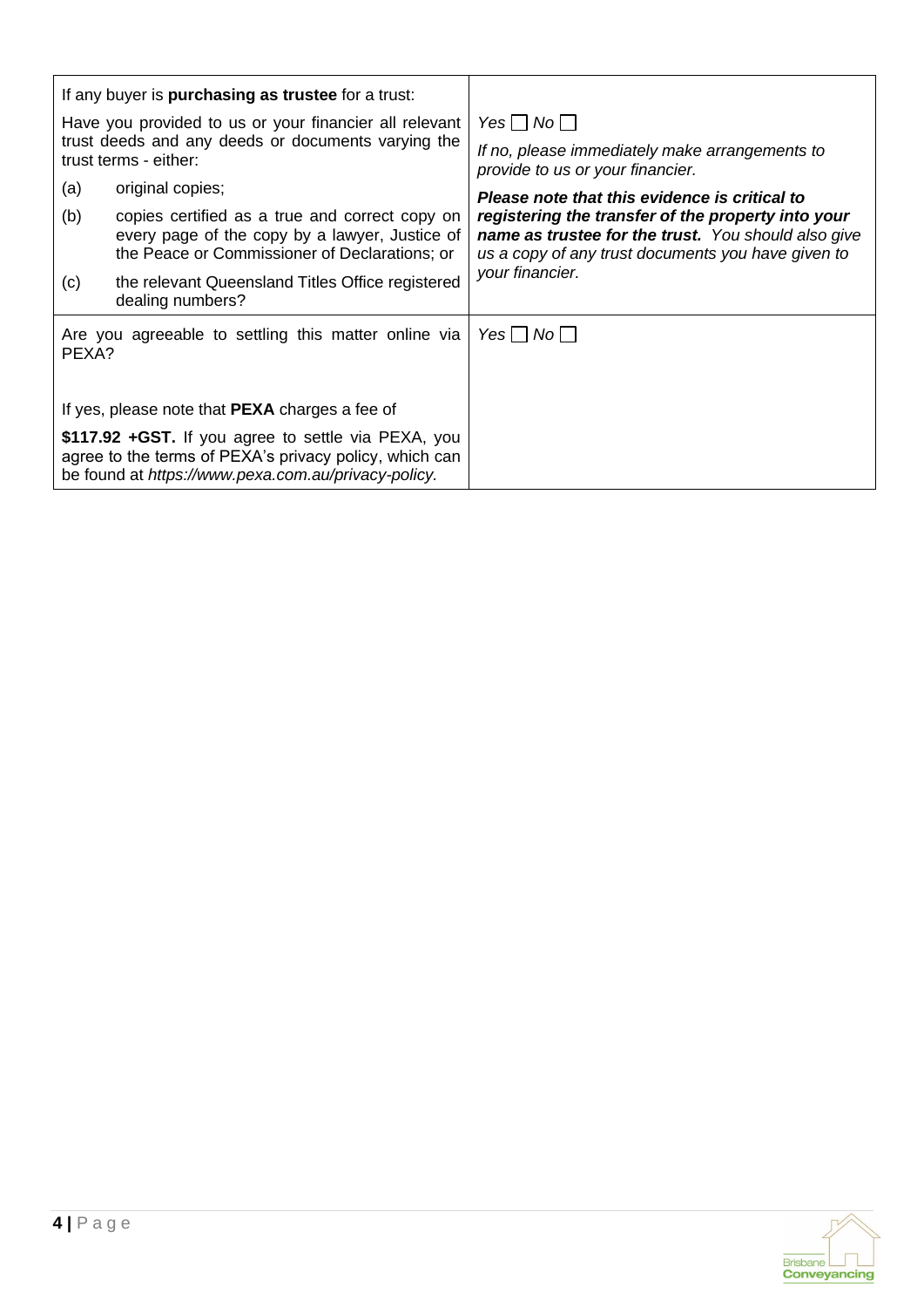

Please note, we have now partnered with **Secure in Change** which is a secure website that protects property transactions from hackers by allowing property buyers, sellers, real estate agents, and lawyers to communicate and confirm sensitive information such as documents & bank account details in a safe environment.

We will use this platform throughout the transaction and will strongly recommend that you use this platform when transferring funds to our firm for Settlement.

# **HANDLING FEE**

Should the Contract not proceed to settlement we will charge you a handing fee of \$110 + GST as well as the cost of a title search and copy of the survey plan which we will obtain at the commencement of the matter and any disbursements carried out to date of termination. (please refer to our terms and conditions). This handling fee forms part of your total conveyancing cost, with the remaining balance payable upon settlement. Accordingly.

Accordingly, please forward the amount of **\$195.00** to our trust account details of which are as follows:-

## A/C Name: **David K Lawyers Law Practice Trust Account** BSB: **034 003** Account Number: **312 056**

#### **For security purposes, please call us to confirm these details before you transfer funds to our trust account.**

So that we may allocate your deposit to your matter please ensure that the property address is inserted as the payment reference (failure to do so will not have this amount duly allocated to your file) and provide a receipt for the transaction once processed. If you do not include this reference or receipt, we are unable to allocate your payment to your matter.

You may also pay your handling fee via credit card by completing the following credit card authorisation:-

| Card Type                          | Visa<br><b>MasterCard</b> |
|------------------------------------|---------------------------|
| Name on Credit Card                |                           |
| <b>Card Number</b>                 |                           |
| <b>Expiry Date</b>                 |                           |
| <b>CCV Security Code</b>           |                           |
| Amount to be Charged               | \$195.00                  |
| $\sim$ $\sim$ $\sim$ $\sim$ $\sim$ |                           |

*For security reasons, we recommend you call us and provide your credit card details but if you find this to be an inconvenience, please insert your credit card details above.* 

## **PLEASE NOTE: THE HANDLING FEE FORMS PART OF THE TOTAL CONVEYANCING PACKAGE COST. THIS AMOUNT WILL BE DEDUCTED FROM YOUR FINAL BILL.**

\**Please note: Credit card payments will be attempted only once. If unsuccessful for any reason, the handling fee must be paid by direct deposit to our trust account, as per details above, before work on your file may begin.*